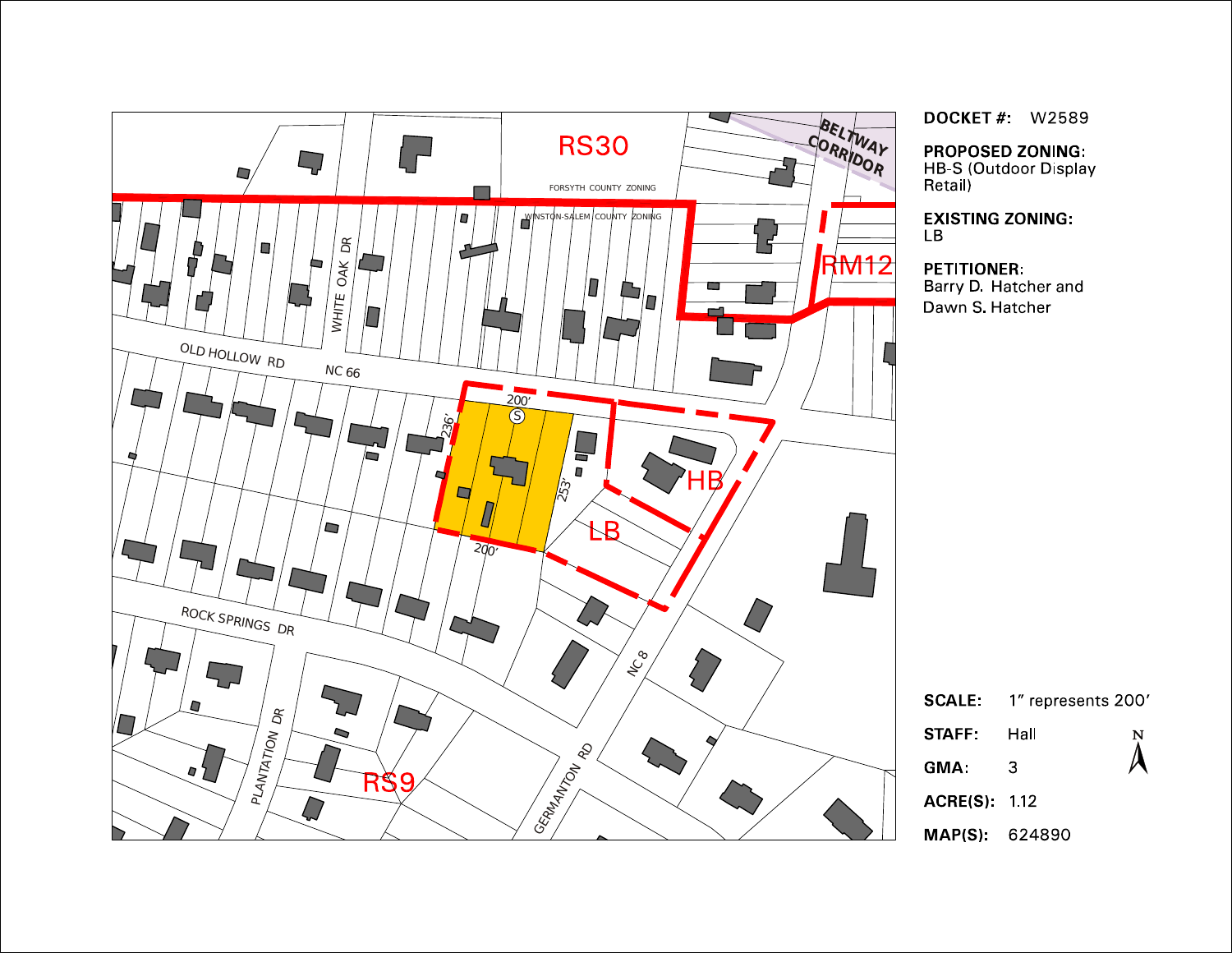November 20, 2002

Barry D. Hatcher and Dawn S. Hatcher 6800 Red Bank Road Germanton, NC 27019

RE: ZONING MAP AMENDMENT W-2589

Dear Mr. Hatcher and Ms. Hatcher:

The attached report of the Planning Board to the Board of Aldermen is sent to you at the request of the Aldermen. You will be notified by the City Secretary's Office of the date on which the Aldermen will hear this petition.

Sincerely,

A. Paul Norby, AICP Director of Planning

pc: City Secretary's Office, P.O. Box 2511, Winston-Salem, NC 27102 Jay DeVaney, 701 Green Valley Road, Greensboro, NC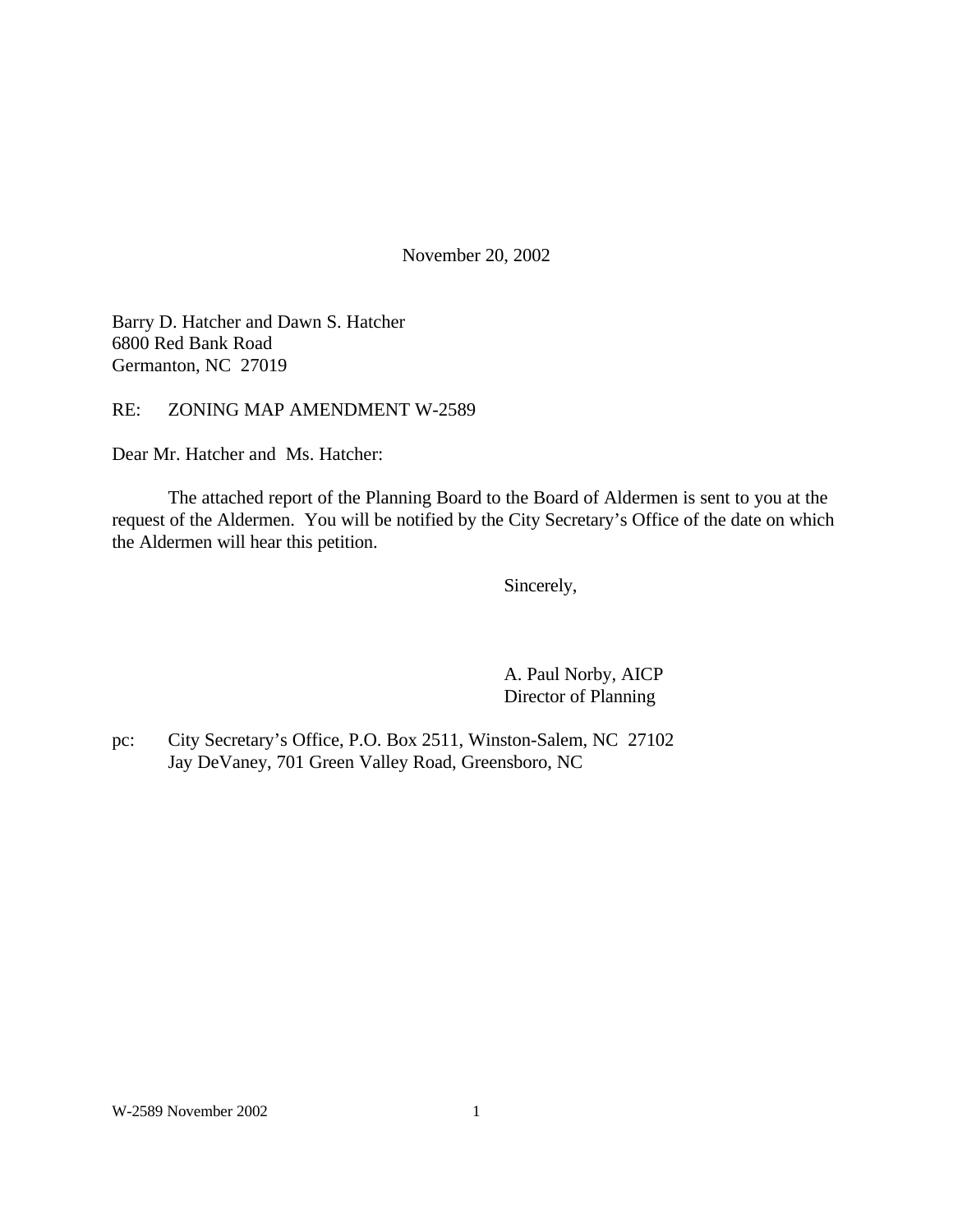# **ACTION REQUEST FORM**

**DATE:** November 20, 2002 **TO**: The Honorable Mayor and Board of Aldermen **FROM**: A. Paul Norby, AICP, Director of Planning

# **BOARD ACTION REQUEST**:

Request for Public Hearing on zoning map amendment of Barry D. Hatcher and Dawn S. Hatcher

## **SUMMARY OF INFORMATION**:

Zoning map amendment of Barry D. Hatcher and Dawn S. Hatcher from LB to HB-S (Outdoor Display Retail): property is located on the south side of NC 66/Old Hollow Road west of NC 8/Germanton Road. (Zoning Docket W-2589)

### **PLANNING BOARD ACTION**:

| <b>MOTION ON PETITION: APPROVAL</b> |                  |
|-------------------------------------|------------------|
| FOR:                                | <b>UNANIMOUS</b> |
| <b>AGAINST:</b>                     | <b>NONE</b>      |
| <b>SITE PLAN ACTION:</b>            | <b>CONFORMS</b>  |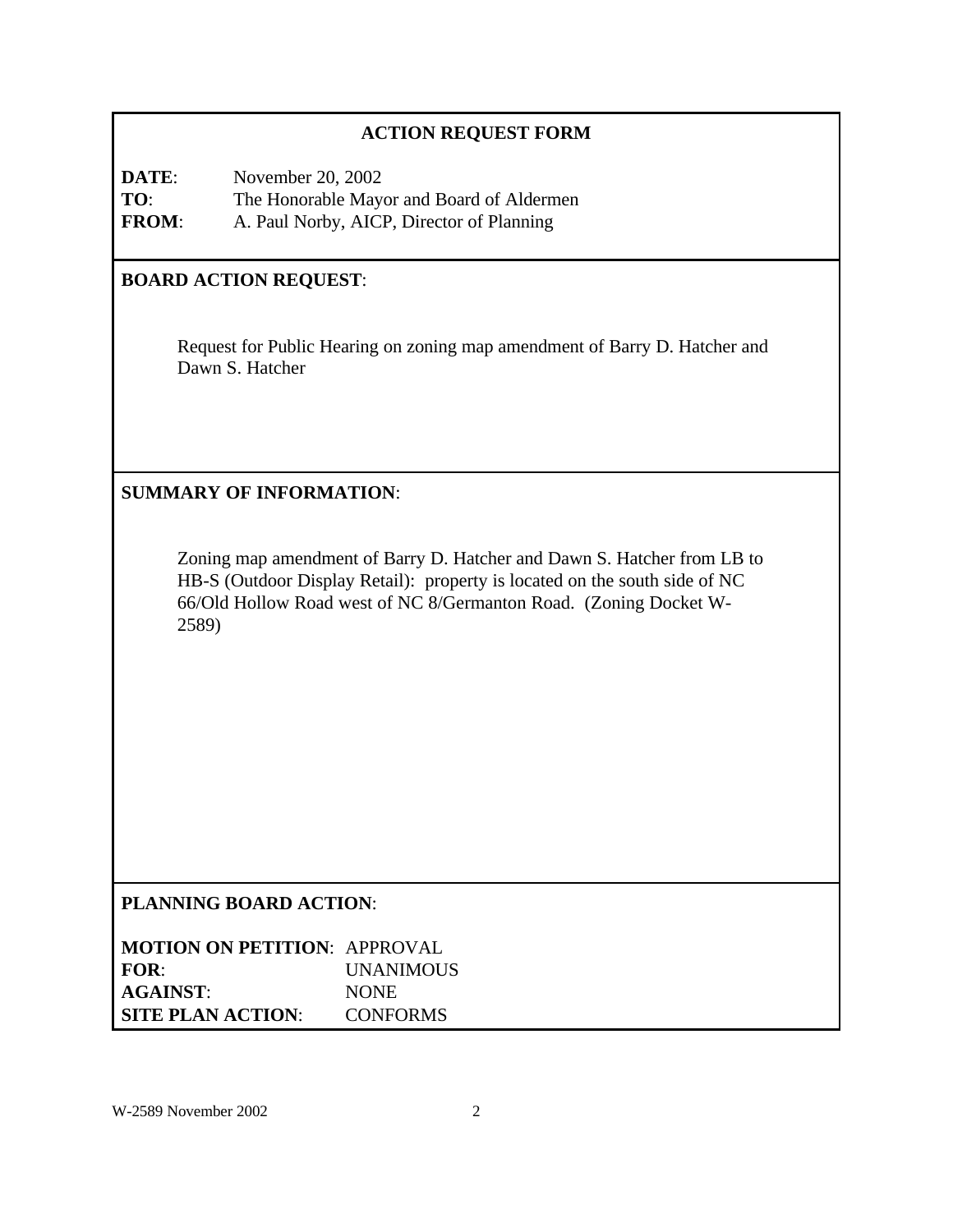#### CITY ORDINANCE - SPECIAL USE

Zoning Petition of Barry D. Hatcher and Dawn S. Hatcher, Docket W-2589

AN ORDINANCE AMENDING THE WINSTON-SALEM CITY ZONING ORDINANCE AND THE OFFICIAL ZONING MAP OF THE CITY OF WINSTON-SALEM, N.C.

\_\_\_\_\_\_\_\_\_\_\_\_\_\_\_\_\_\_\_\_\_\_\_\_\_\_\_\_\_\_\_\_\_

BE IT ORDAINED by the Board of Aldermen of the City of Winston-Salem as follows:

Section 1. The Winston-Salem City Zoning Ordinance and the Official Zoning Map of the

City of Winston-Salem, N.C. are hereby amended by changing from LB to HB-S (Outdoor

Display Retail) the zoning classification of the following described property:

Tax Block 4979, Tax Lots 56, 57, 58, and 59

Section 2. This Ordinance is adopted after approval of the site plan entitled Barry D.

Hatcher and Dawn S. Hatcher and identified as Attachment "A" of the Special Use District Permit

issued by the Board of Aldermen the \_\_\_\_\_\_\_ day of \_\_\_\_\_\_\_\_\_\_\_\_\_\_\_\_\_\_, to Barry D. Hatcher

and Dawn S. Hatcher.

Section 3. The Board of Aldermen hereby directs the issuance of a Special Use District

Permit pursuant to the Zoning Ordinance of the *Unified Development Ordinances* for a

development to be known as **Barry D. Hatcher and Dawn S. Hatcher.** Said Special Use District

Permit and site plan with associated documents are attached hereto and incorporated herein.

Section 4. This Ordinance shall be effective from and after its adoption.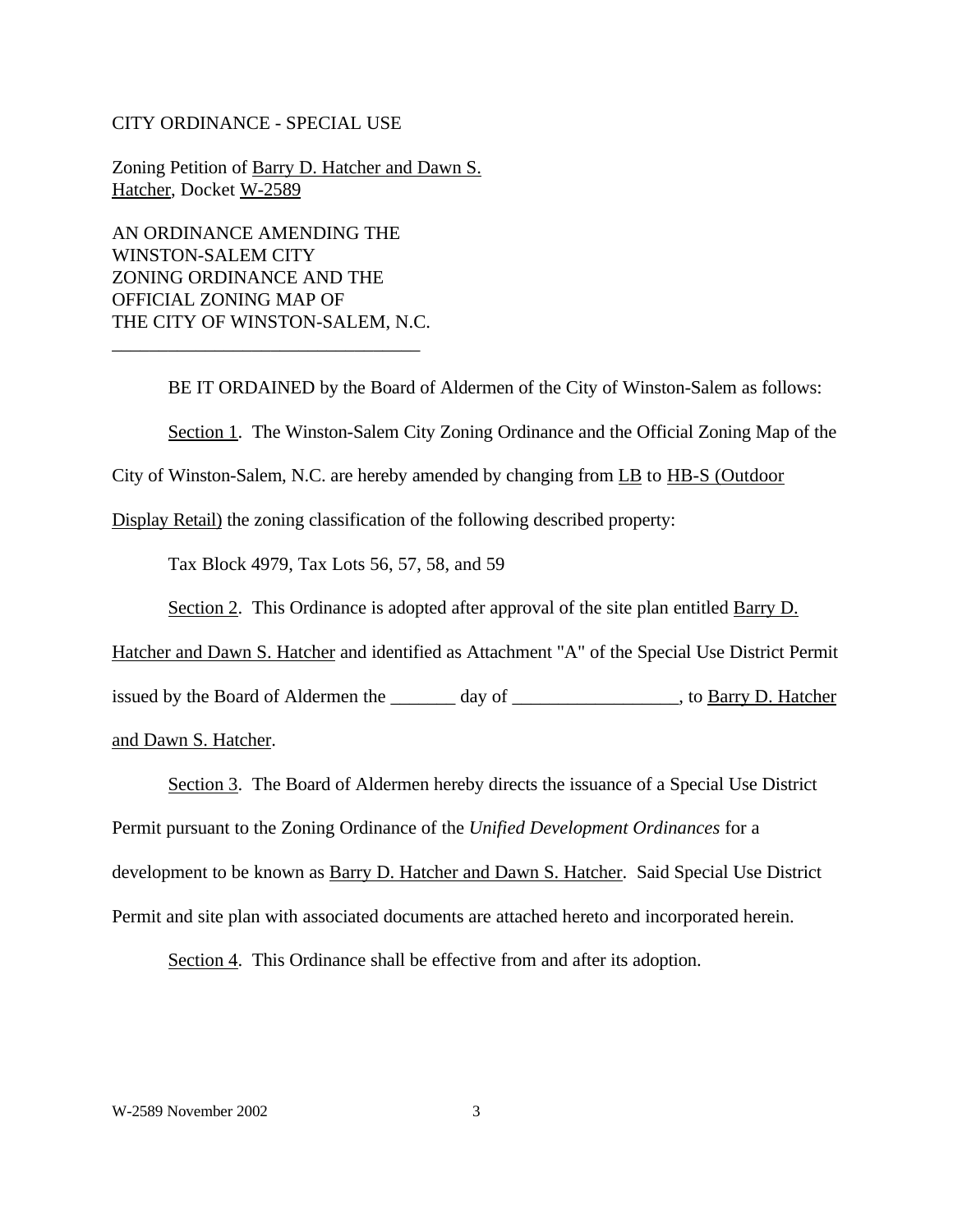#### CITY - SPECIAL USE DISTRICT PERMIT

### SPECIAL USE DISTRICT PERMIT

Issued by the Board of Aldermen

of the City of Winston-Salem

The Board of Aldermen of the City of Winston-Salem issues a Special Use District Permit for the site shown on the site plan map included in this zoning petition of Barry D. Hatcher and Dawn S. Hatcher, (Zoning Docket W-2589). The site shall be developed in accordance with the plan approved by the Board and bearing the inscription: "Attachment A, Special Use District Permit for HB-S-S (Outdoor Display Retail), approved by the Winston-Salem Board of Aldermen the  $\_\_\_\_$  day of  $\_\_\_\_\_\_\_\_\_$ , 20 $\_\_\_\_\$  and signed, provided the property is developed in accordance with requirements of the HB-S zoning district of the Zoning Ordinance of the *Unified Development Ordinances*, the Erosion Control Ordinance, and other applicable laws, and the following additional conditions be met:

### **WITHIN 90 DAYS OF APPROVAL**

- a. Developer shall have a storm water management study submitted for review by the Public Works Department of the City of Winston-Salem. All required storm water management devices shall be installed within 180 days. **NOTE: Subsequent to the Planning Board public hearing, City Public Works Department staff visited the site and determined that existing storm water controls are adequate. This finding satisfies the terms of this condition "a".**
- b. Required bufferyards with landscape plantings shall be installed.
- c. Building permits for renovated sales office shall be obtained from the City-County Inspections Division.

#### C **OTHER REQUIREMENTS**

a. Any new on-premises sign shall be a maximum of five (5) feet high with a maximum copy area of thirty-six (36) square feet.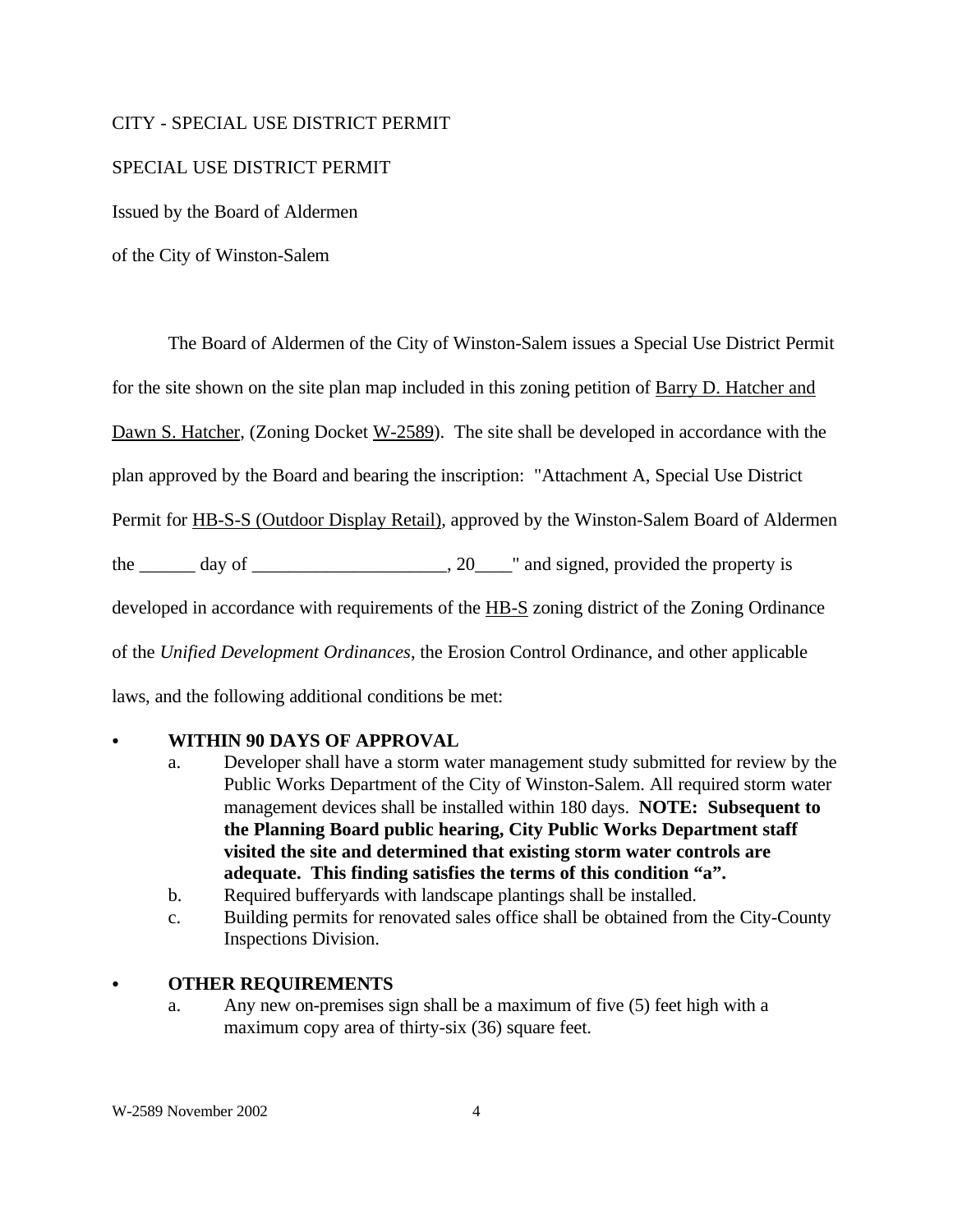## **ZONING STAFF REPORT**

| <b>DOCKET</b> # $W-2589$ |                      |
|--------------------------|----------------------|
| <b>STAFF:</b>            | <b>Glenn Simmons</b> |

Petitioner(s): Barry D. Hatcher and Dawn S. Hatcher Ownership: Same

### **REQUEST**

| From: | LB Limited Business District                            |
|-------|---------------------------------------------------------|
| To:   | HB-S Highway Business District (Outdoor Display Retail) |

Both general and special use district zoning were discussed with the applicant(s) who decided to pursue the zoning as requested.

Acreage: 1.12 acres

# **LOCATION**

Street: South side of NC 66/Old Hollow Road west of NC 8/Germanton Road. Jurisdiction: City of Winston-Salem. Ward: Northeast.

# **SITE PLAN**

Proposed Use: Outdoor Display Retail (automobile sale lot). Square Footage: 2,616 sf. Building Height: One story. Parking: Required: 5; proposed: 5 (in addition to display area and storage area); layout: typical auto sales display lot. Bufferyard Requirements: Type IV abutting RS-9; type I bufferyard adjacent to LB.

Vehicular Use Landscaping Standards Requirements: UDO standards apply.

### **PROPERTY SITE/IMMEDIATE AREA**

Existing Structures on Site: One story brick building (main), two utility buildings. Adjacent Uses:

| ut Obos. |                                                                       |
|----------|-----------------------------------------------------------------------|
| North -  | RS-9 single family residential.                                       |
| East -   | LB Limited Business District and HB Highway Business District further |
|          | east.                                                                 |
| South -  | RS-9 single family residential.                                       |
| West -   | RS-9 single family residential.                                       |

W-2589 November 2002 5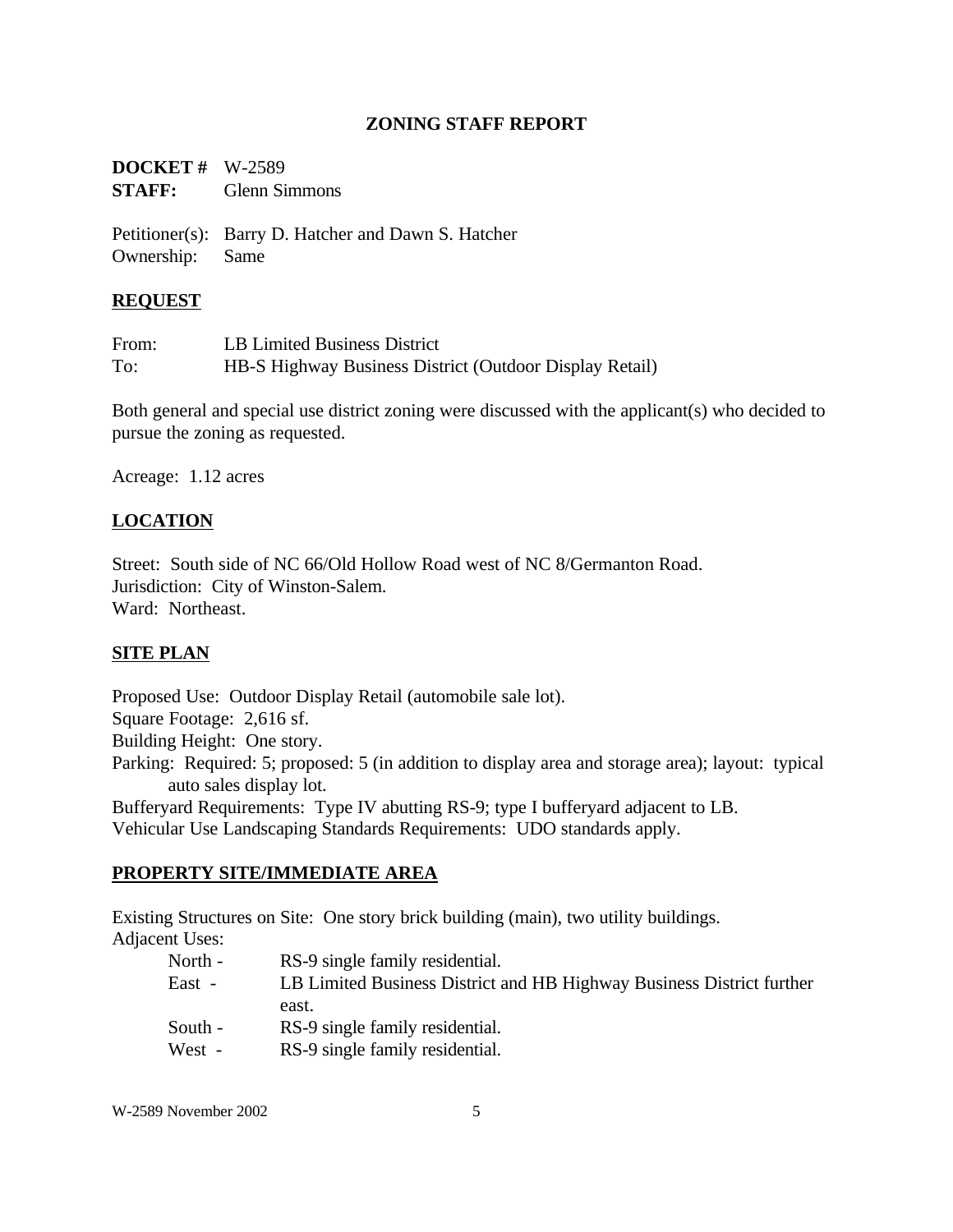#### **GENERAL AREA**

Character/Maintenance: Mixture of fairly well-maintained homes and businesses. Development Pace: Moderate.

#### **PHYSICAL FEATURES/ENVIRONMENTAL REVIEW**

- Impact on Existing Features: Site is currently developed and has issues of non-compliance with UDO requirements for LB districts [see "affect environmental resources beyond the site" below]. The rezoning of this property is intended to rectify those issues.
- Topography: There is an approximate change in elevation on the subject property of 8' (from an approximate elevation of 914' in the northeast down to an approximate elevation of 906' in the south).
- Vegetation/habitat: Prior to the auto display lot, the site consisted of a conventional home with residential yard space. Based on aerial photo records much of the preexisting vegetation has been removed. There are no streams or wetlands on site.

Wetlands: None.

Will development of the site affect environmental resources beyond the site?

Possibly. The proposed development plan shows over 85% impervious coverage for the subject property. The site as currently developed exceeds that percentage, so existing impervious coverage will need to be removed in order to comply with the requirements for HB zoning.

Watershed: Site is not within a water supply watershed.

#### **TRANSPORTATION**

- Direct Access to Site: Old Hollow Road; Germanton Road; Rock Springs Drive; White Oak Drive.
- Street Classification: Old Hollow Road major thoroughfare; Germanton Road major thoroughfare; Rock Springs Drive - local road; White Oak Drive - local road.

Average Daily Traffic Count/Estimated Capacity at Level of Service D (Vehicles per Day): Old Hollow Road between White Oak Drive and Germanton Road  $= 6,500/16,100$ Germanton Road between Old Hollow Road and Hanes Mill Road = 13,000/16,100 *Note: No ITE Trip Generation Rate for Outdoor Display Retail or Used Car Lot; unable to provide calculations.*

Sidewalks: None. Transit: None. Bike: None.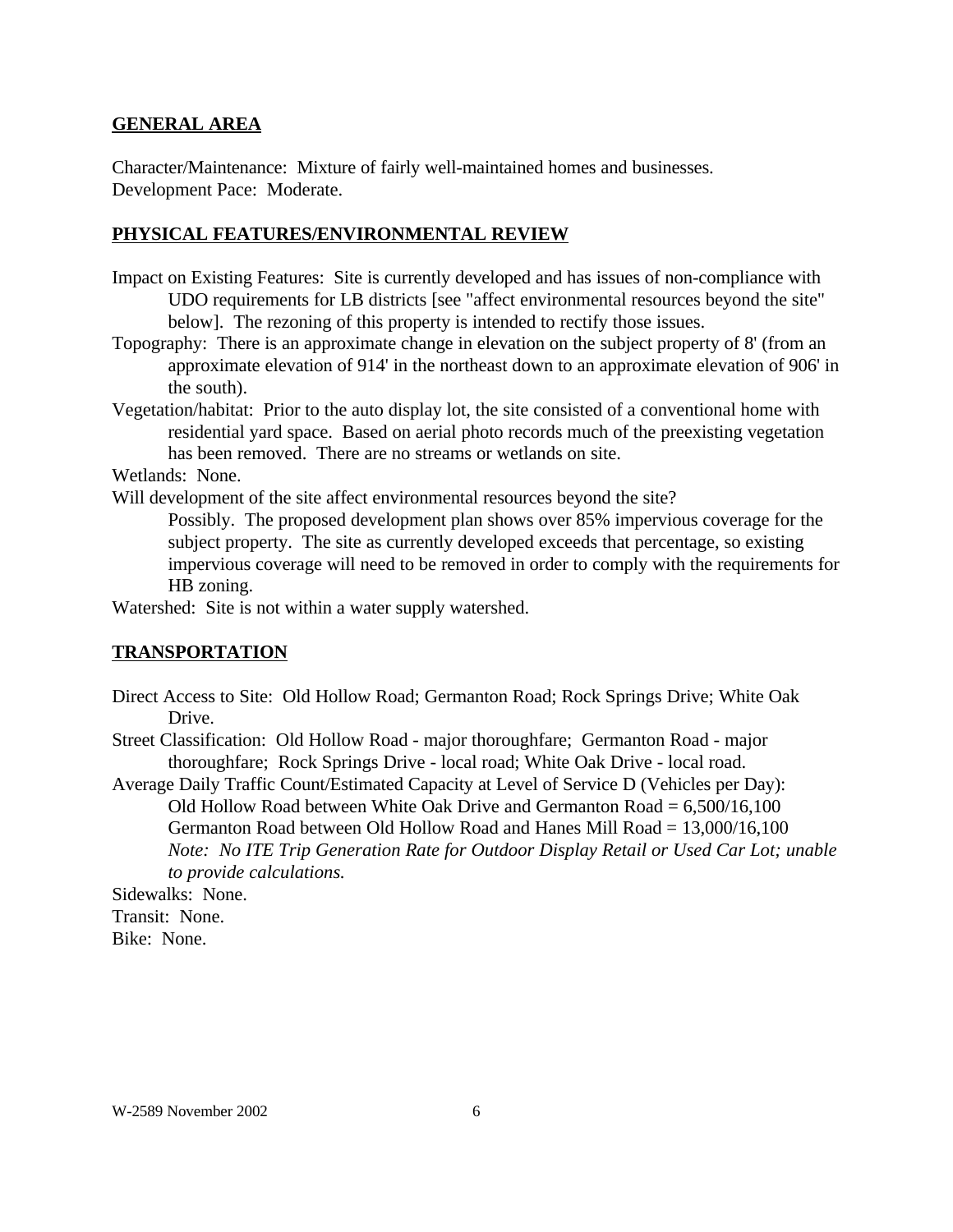## **HISTORY**

Relevant Zoning Cases:

- 1. W-2455; HB-S to HB-S (Motor Vehicle, Repair and Maintenance; Adult Day Care Center; Recreation Services, Indoor; Recreation Services, Outdoor; Arts and Crafts Studio; Broadcast Studio; Child Day Care Center; Medical or Dental Laboratory; Restaurant (with drive-through service); Restaurant (without drive-through service); Hospital or Health Care Center; Health Services, Miscellaneous; Building Materials Supply; Medical and Surgical Offices; Offices Miscellaneous; Professional Office; Banking and Financial Services; Services, Business A; Services, Business B; Services, Personal; Building Contractors, General; Convenience Store; Car Wash; Food or Drug Store; General Merchandise Store; Hardware Store; Nursery, Lawn and Garden Supply Store, Retail; Retail Store, Specialty or Miscellaneous); approved April 2, 2001; Southwest corner of Hanes Mill Road and North Summit Square Boulevard; 1.04 acres; Planning Board and Staff recommended approval.
- 2. W-2388; HB-S (Shopping Center) and RS-9 to HB-S (Shopping Center and Theater, Indoor); approved October 4, 1999; north side of Hanes Mill Road east of University Parkway; 49.92 acres; Planning Board recommended approval, staff recommended denial.
- 3. W-1852; R-6 to B-3-S (Multiple Business Uses Two Phase); approved November 15, 1993; east of University Parkway on both the south and north side of Oak Summit Square; 31.99 acres; Planning Board and staff recommended approval.

# **CONFORMITY TO PLANS**

GMP Area (*Legacy*): Suburban Neighborhoods (GMA 3).

Relevant Comprehensive Plan Recommendation(s): Encourage convenient commercial services to support neighborhood needs but also protect residential areas from inappropriate commercial and industrial encroachment.

Area Plan/Development Guide: None.

# **ANALYSIS**

This is a request to rezone 1.12 acres from existing LB to HB-S to allow for the use "Outdoor Display, Retail" as defined in the UDO. The property is located on the south side of NC 66 (Old Hollow Road) approximately four hundred feet west of the intersection with NC 8 (Germanton Road). The property is situated at the western edge of a small node of commercial development at the intersection of NC 8 and NC 66 and is bounded on the east by LB and HB zoned properties, and on the west by property zoned RS-9. Non-conforming commercial uses are also located in the northwest corner of this intersection on land zoned RS-9.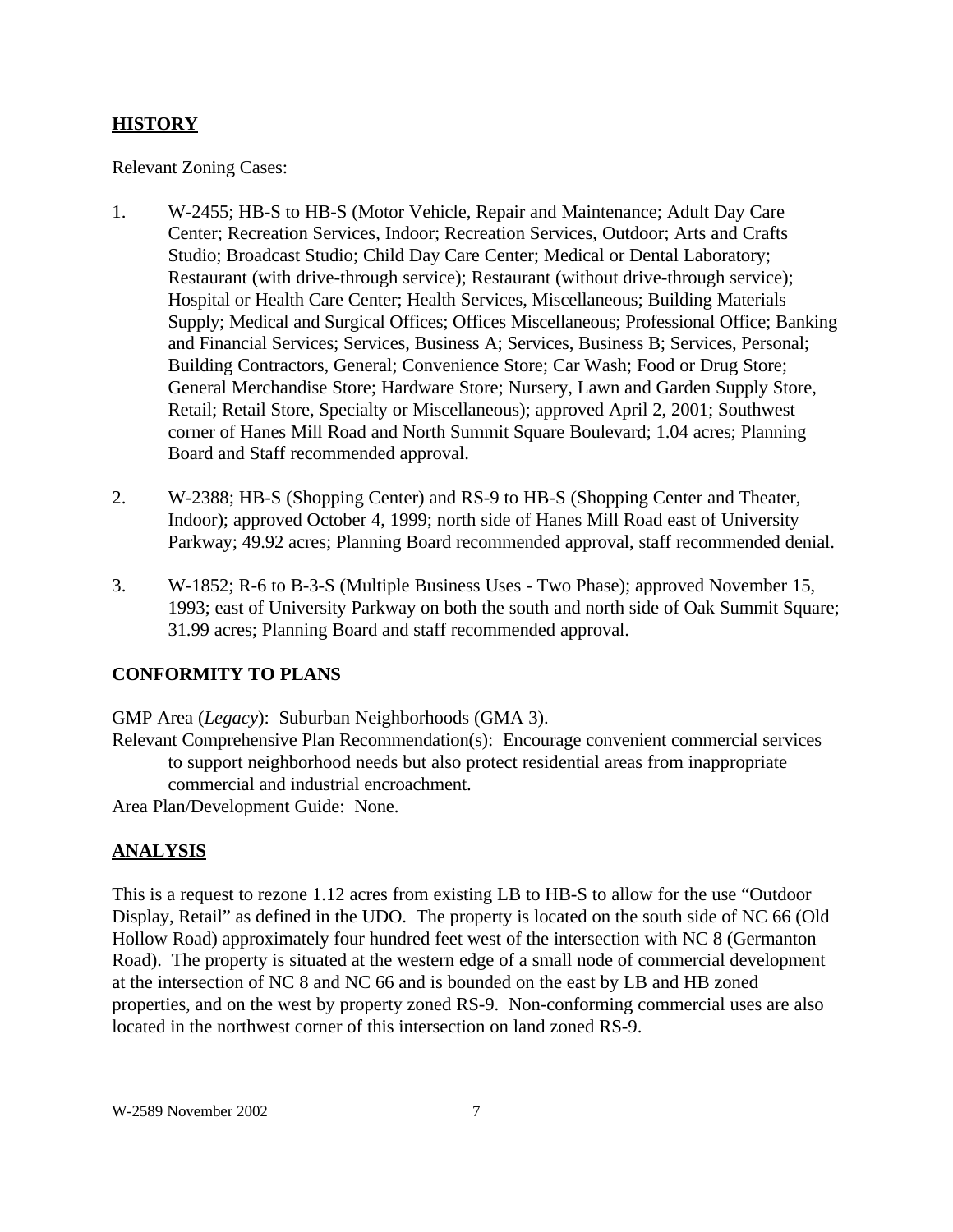The proposed HB-S zoning is requested to correct a zoning violation where an automobile sales lot was recently constructed on the subject LB zoned property out of compliance with provisions of the UDO. Although the UDO allows automobile sales operations within the LB zoning district in areas designated in *Legacy* as Future Growth and Rural Areas, such a use is not permitted at the subject location which is inside the Suburban Growth Area. However, due to an error by Inspections staff in providing information to the owner, the owner was led to believe that the noncomplying "Outdoor Display, Retail" use could be permitted within the LB district at the current site. Staff notes that no building permits were requested or issued for the noncomplying auto sales operation for the development of the site as it currently exists. Further, staff notes that the existing, noncomplying auto sale lot improvements will have to be modified with the addition of required streetyards and bufferyards in order to meet minimum HB district requirements if approved.

Regardless of the circumstances which prompted this request, it is the role of the Planning Board to consider the request on its own merits, as to the appropriateness of changing the zoning from LB to HB-S. Planning staff considered a number of factors including the existing context of area and other uses currently allowed in the LB zoning district at this location. Albeit less intensive than the HB district, the LB district nonetheless permits a broad array of retail commercial and automobile-related uses, such as, Car Wash; Motor Vehicle, Rental and Leasing; Motorcycle Dealer; Motor Vehicle, Storage Yard; Convenience Store; Food or Drug Store; Banking and Financial Services; and Restaurant (without drive-through service). Any of these uses are already permitted by right under the general use provisions of the current LB zoning without the opportunity for the Planning Board or Board of Aldermen to require additional site plan conditions, provided that the minimum requirements of the UDO are met. Minimum requirements of the UDO for LB uses include fairly basic landscaping and street yard measures, 75% impervious surfaces, and signage that could be as high as 35 feet with only a few modifications of the site in its current condition. The property could appear much the same as it does today except for a higher sign and rather than cars being for sale, they could be for lease or rent or storage.

Although Planning staff cannot support General Use HB zoning at the subject location, certain provisions of Special Use District zoning can mitigate the impacts of the proposed Outdoor Display Retail use. Particularly, given the potential impacts of other similar LB general uses, single use HB-S with additional site plan conditions may offer a less intrusive and more desirable alternative to what is possible under the current LB zoning. Especially given the proximity of residentially zoned properties located west and north of the subject property, staff believes that the enhanced fifteen foot wide streetyard with a low earthen berm and evergreen shrub plantings will be an improvement over the minimum ten foot wide streetyard requirements of current LB district. As a special use district site plan condition, staff would further recommend that any new on premises signage be limited to a maximum height of five feet in lieu of the current 35 foot high allowance in the LB district.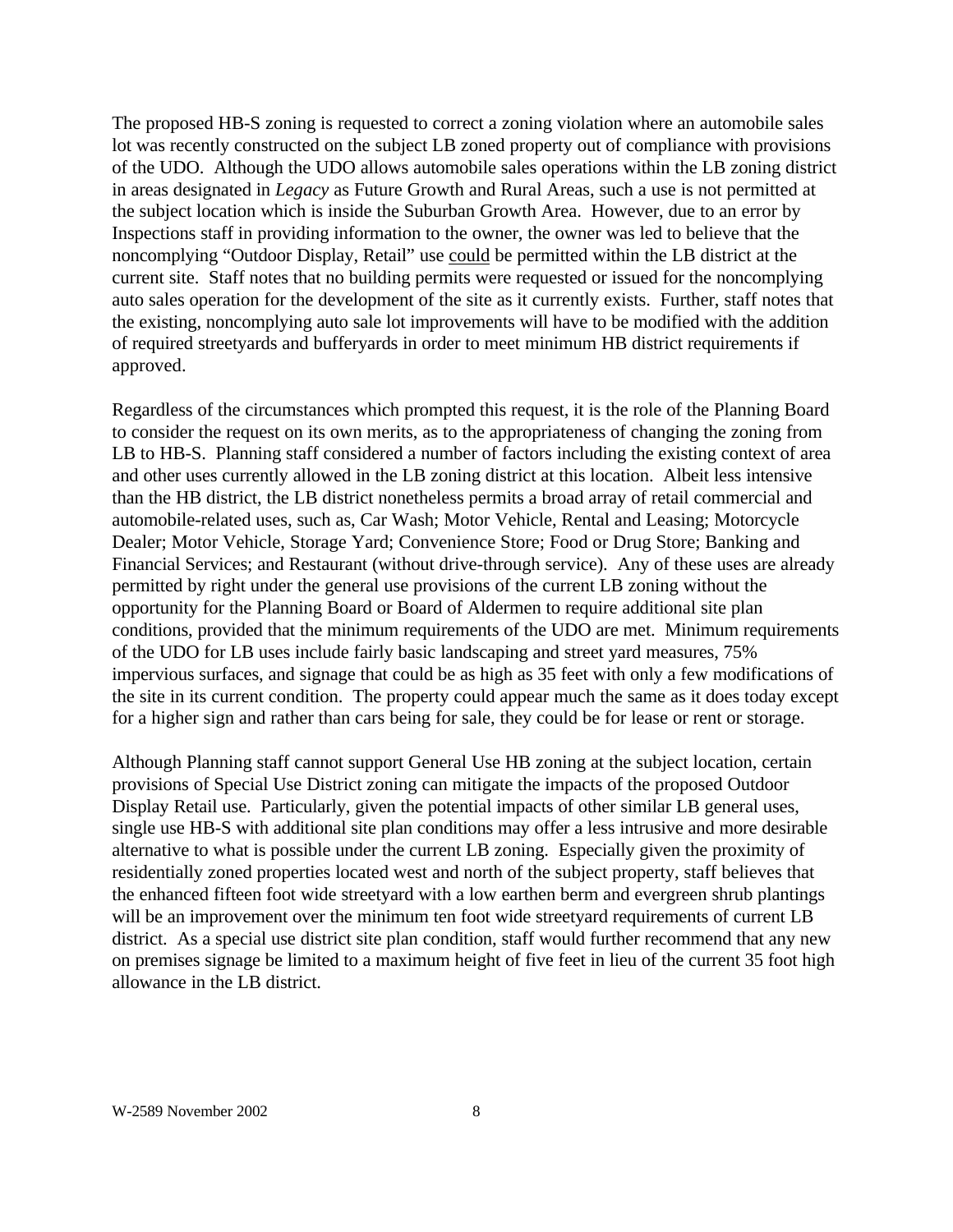Although staff believes that LB zoning in general is more compatible with adjacent residential than HB zoning, a suitable HB-S with limitations and site plan conditions could actually be a better transition for this site than allowing the property to develop for a number of LB uses permitted by right with few site plan restrictions. If the owner agrees to the recommended site plan conditions, staff would recommend approval.

## **FINDINGS**

- 1. This is a request to rezone an existing, noncomplying automobile sales lot located in LB to HB-S (Outdoor Display Retail) to correct this violation.
- 2. Existing site improvements must modified to conform to minimum HB requirements with respect to impervious surface coverages and bufferyards.
- 3. Many comparably intensive retail commercial and auto-related uses are allowed in the current LB zoning.
- 4. Additional site plan conditions beyond minimum HB zoning requirements are recommended by staff.
- 5. A single use HB-S (Outdoor Display, Retail) zoning may offer a less intrusive and more desirable alternative to what is possible under the current LB zoning.

### **STAFF RECOMMENDATION**

### Zoning: **APPROVAL**.

Site Plan: Staff certifies that **the site plan meets all code requirements**, and recommends the following conditions:

### **WITHIN IN 90 DAYS OF APPROVAL**

- a. Developer shall have a storm water management study submitted for review by the Public Works Department of the City of Winston-Salem. All required storm water management devices shall be installed within 180 days. **NOTE: Subsequent to the Planning Board public hearing, City Public Works Department staff visited the site and determined that existing storm water controls are adequate. This finding satisfies the terms of this condition "a".**
- b. Developer shall install a minimum fifteen (15) foot wide street yard along the entire frontage of the property where a minimum ten foot wide streetyard is ordinarily required. Said streetyard shall additionally consist of a minimum thirty (30) inch high vegetated earthen berm with a single row of evergreen shrubs planted on top of the berm a minimum of eighteen (18) inch high (at installation measured from the top of the berm) and with a minimum spacing of eighteen (18) inches edge to edge.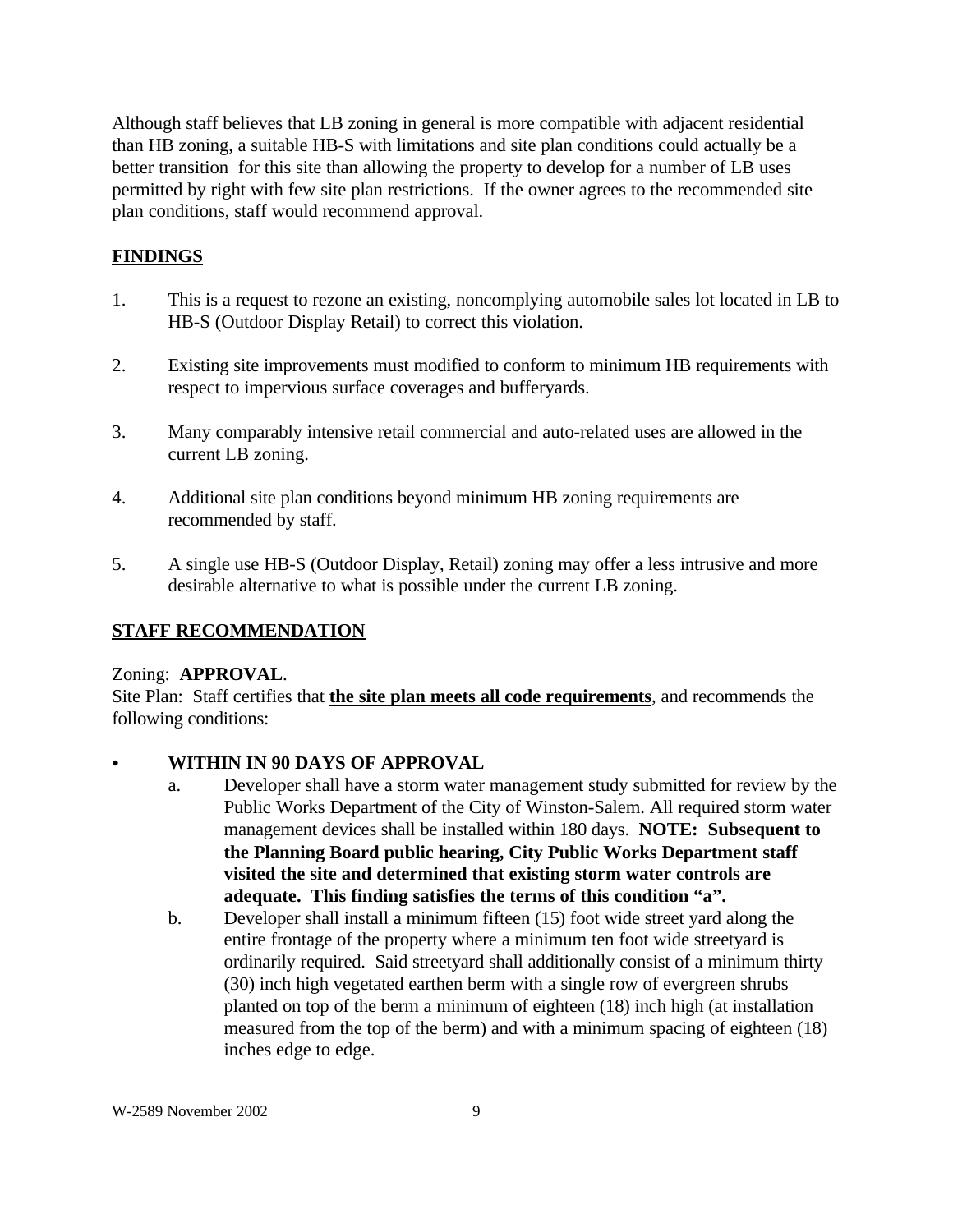- c. Required bufferyards with landscape plantings shall be installed.
- d. Building permits for renovated sales office shall be obtained from the City-County Inspections Division.

### C **OTHER REQUIREMENTS**

a. Any new on-premises sign shall be a maximum of five (5) feet high with a maximum copy area of thirty-six (36) square feet.

Glenn Simmons presented the staff report.

### **PUBLIC HEARING**

FOR:

Jay DeVaney, 701 Green Valley Road, Greensboro, NC

Represent Mr. Hatcher.

Before he purchased this property, Mr. Hatcher investigated very carefully as to whether it would serve his purposes. Mr. Hatcher received a letter in March 2000 and another in June 2000 telling him the intended use was allowed in LB zoning on this site. He also was granted a driveway permit by NCDOT based on the City's confirmation legality of this use on this site.

25% of Mr. Hatcher's business is drive-by.

The neighborhood is in transition.

Mr. Hatcher can't make it with substantially less than he has there now. He only has 40 vehicles there now.

We ask your support of this request.

He purchased this property on good-faith based on the advise he had been given by City officials in writing.

AGAINST: None

### **WORK SESSION**

During discussion by the Planning Board, the following points were made:

- 1. In response to a question from the Planning Board, Ronnie Grubbs, Inspections Division explained:
	- a. Inspections wrote a letter in March 2000 stating that the use was authorized. This was based on the Table of Permitted Uses which had a "Z" in the LB column for "Outdoor Display Retail". However, the appropriate use condition (referenced in the "conds" column of that same table) stated that the use was only allowed in GMAs 4B and 5 which meant it was not allowed on that particular site.